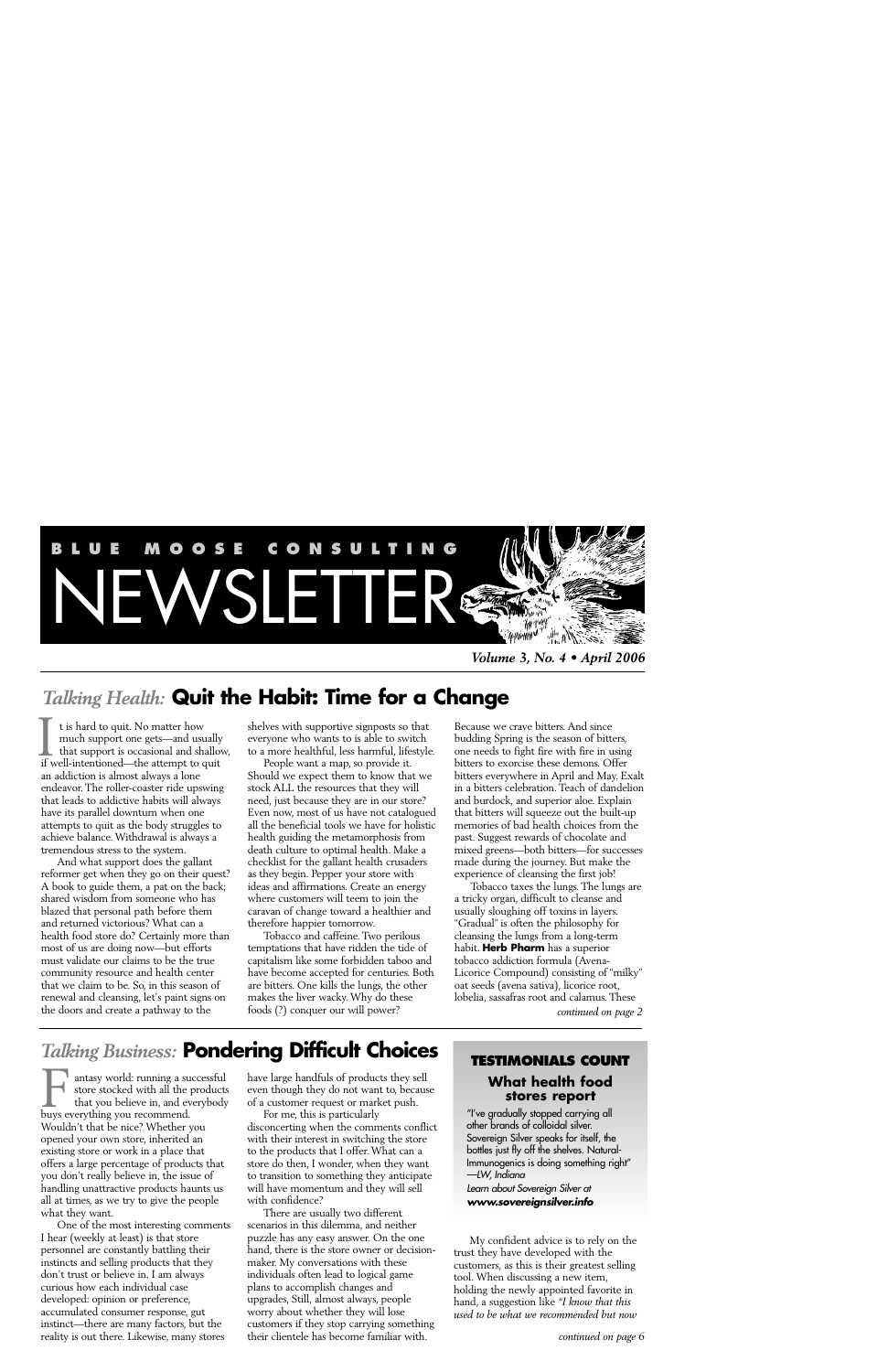## **Quit the Habit**

*continued from page 1*

ingredients acknowledge the many facets of support needed to counter addiction in the many levels of the body.

A perfect complement for the deeper levels of reaction and response

#### affected by addictions is **Newton Homeopathic**'s *Tobacco Addiction Formula*.

Placing these two

complementary cleansers next to each other by the register with a sign *"What Better Time than Now"* will certainly ignite serious conversation. And that is the first step toward showing support to someone who wants to quit. Believe it or not, this experiment will succeed in the tobacco states of North Carolina and Virginia more effectively than anywhere else. People want directions to health!

Don't make the solutions too simple though, as healing is always complex, even when a direct cause and effect solution may be available. Lung support will always require a more full-spectrum, longterm approach for regeneration. People forget about the trauma the body goes through with even the slightest withdrawal. Chemical addictions have lulled nerves into dependencies; and glandular systems have been the errand boys of illicit, improper, and unhealthy stimulation. The communication systems of the body have become imbalanced.

Encourage the courageous quitter to bathe the body in antioxidants.

#### **Bluebonnet**'s *GliSODin*

Vegetarian S.O.D. is the best antioxidant life-saver for the lungs. Their *Super Quercetin* and *Mega-Bio C* give the best one-two punch of any Vitamin-C combination available today. Look at the potent support these two supply together. Add an antioxidant complex—and think how the eyes and heart have suffered through years of health abuse—and you can see a platform of health assistance one could use for 3 to 9 months to refresh the body as it heals

The liver is obviously the master organ for cleansing. So, no matter if it is tobacco addiction,



Three quintessential liver allies should be promoted heavily these next two months: **Himalaya USA**'s *LiverCare®* . Herb Pharm's *Healthy Liver Tonic*, and

the herb milk thistle. Each is

exceptional alone, but a combination of two or three are the perfect short-term arsenal to get the liver through initial withdrawal symptoms. LiverCare® has helped people (now available in 60 countries, and recommended for use by over 300,000 physicians) to strengthen and regenerate an abused liver. Bluebonnet's milk thistle is a unique, standardized product that combines Lonza's European standardized product with the vegetarian enzyme

**Fimalaya** 

**Services of M** 

E.D.S. technology of plant enzymes developed by National Enzyme Company, demonstrating effective absorption of this well-researched herb.

**Daily detox**—this is an opportune time to address this broader issue too. Now is the time to put Himalaya's LiverCare and Newton Homeopathic's *Detox Formula* into everyone's hands. "Six drops a day takes the daily toxins away". Now that is a good habit!

Drug addictions are a more serious dilemma. From marijuana excess to OxiContin's prescription withdrawal, the body will experience a more pronounced stress as the reformer tries to clean their body. Everyone should be aware of the emotional wounds that will be exposed as

one cleanses. The Bach Flower Remedies should be included in any kit meant to help this traveler on their health journey. Herb Pharm's *Nervous System Tonic and Adrenal Support*

*Tonic* seem natural adjuncts to any protocol.



Remember, though, that all herbs have spiritual value. Have confidence recommending organic adaptogens; ethicallyharvested antiinflammatory herbal blends; and know that these herbs heal on levels beyond what we know at this time. But

## **TAKE 5 MINUTES Homeopathic WEBSITE TRAINING**

Go to **www.newtonlabs.net**. On the left-hand side, place your cursor on **Products/More Links**, then click on **About Homeopathy**. You will be presented with the option to take (2) 15 minute sessions on Homeopathy and Newton Homeopathics and receive a certificate of completion.

healing will occur, if you can get the willing excited about immersing themselves in a new way of life the healthful natural way.

You will be surprised how the weekend drinker and the after-work pot sharers will become perky when you mention nutritional support systems for them. Don't take the lazy approach of recommending to these people the "special products" reserved behind the counter with the mysterious names. They are asking for direction, and it is our responsibility to show them the healthy alternatives. So map out your selections beforehand, and speak with the authority that your accumulated knowledge allows.

Nothing is more powerful than a loud and concerted store-wide effort. Create a challenge: for every person who kicks a habit within a two-month period, offer to donate a sum to a health organization (or hurricane relief or to aid the starving in Africa). Think about the best way to get your message heard to those who need to hear it. There are multitudes of people out there craving for a way to get relief and return to healthiness.

dice and hepatititi<br>• lake 3 to 6 drops line, in case of intox<br><sup>by</sup> intil symptoms at

**COLLEG** 

on adult

Not 11L4

There is no better way to encourage change than by example. Too many health food store people smoke. What example does it give when the teacher is standing outside the store sucking in smoke five times a day? Back door, back room—all people involved in any aspect of health should consider saying goodbye to nicotine now. Ask one brave soul on the staff to take the challenge, and watch the crowds get interested. Yes, it can be cool to be healthy—and we can supply the peer pressure to attain that goal!

Newton Homeopathics addresses issues of detoxification and liver support *continued on page 8*

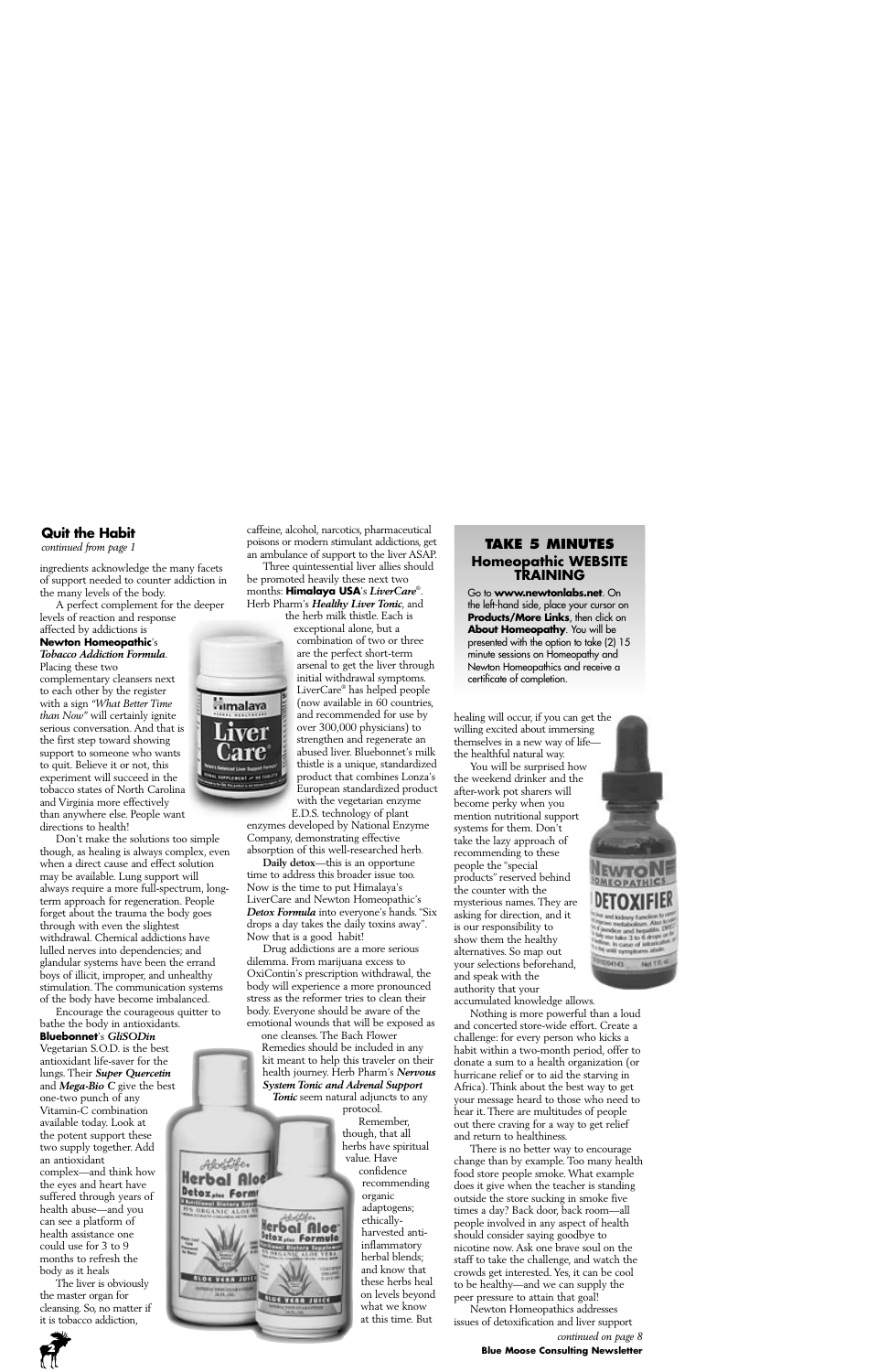

## **April Monthly special 15% OFF**

- Black Walnut liquid extract
- Burdock/Sarsaparilla Compound
- Dandelion liquid extract
- Dandelion glycerite
- Healthy Liver Tonic™
- Pau D' Arco liquid extract
- Wormwood liquid extract

April 1 marks the beginning of Herb Pharm's four-month "Allergy & Cleansing" Seasonal Promotion! Ask your Blue Moose rep for details

#### **Allergy and Spring cleaning promo** *Set Your Own Promotion—April 1 to July 31*

Buy 72 pieces from a select list of Herb Pharm's best-sellers for allergy and cleansing (in units of 6 pieces per SKU) and receive **25% OFF** that order.

Order as many times as you like, put the items on sale and see your cleansing and allergy sections sales skyrocket!!

28 great items to choose from. Orders must be placed through your Herb Pharm rep.

Not represented by BMC in NJ, NC



**In commemoration of Bluebonnet's 15th Crystal Anniversary and Earth Month**, from April 3 to April 28 get **15% OFF** the top 15 natural Bluebonnet products PLUS an **EXTRA 5%** "SAVE THE EARTH" discount to be used any way you see fit!

#### **Products included in the discount program:**

- Super Earth Multi-Nutrient Caplets
- OptiBerry Antioxidant Formula Vcaps
- Super Quercetin Vcaps
- Natural Vitamin E 400 IU Mixed Softgels
- Calcium Citrate Magnesium Vitamin D Caplets
- GliSODin® Vegetarian S.O.D. Complex Vcaps
- Vegetarian Optimum Enzymes Vcaps
- Perfect Cranberry Vcaps
- Evening Primrose Oil 1300 mg Softgels
- Flax Seed Oil 1000 mg Softgels
- Plant Sterols 500 mg Vcaps
- Garlic & Parsley 500 mg Softgels
- Maitake Gold Mushroom Vcaps
- Super Earth Green Utopia Powder
- Super Earth Phytonutrient Soy Protein Powders

*Ask your Blue Moose rep for details*



## **NORDIC NATURALS**

## *Set Sail with this Great Sale*

## **April Promotion—Change Your Oil 15% OFF:**

- 01790 Ultimate Omega 60 count
- 02790 Ultimate Omega 120 count
- 01793 Ultimate Omega 4 oz.

*…from the purest oceans in the world.* Offer good through April 23

Nordic Naturals Ultimate Omega contains 70% pure Omega-3, and is purified through molecular distillation to ensure the absence of impurities including PCBs and heavy metals. *Ingredients:* purified deep sea fish oil (from anchovies and sardines), soft gel capsule (gelatin, water, glycerin, natural lemon oil), natural lemon oil, d-alpha tocopherol, rosemary extract

## *Each 2 soft gel serving provides:*

- DHA: 450 mg Other Omega-3s: 180 mg
- EPA: 650 mgVitamin E (d-alpha tocopherol): 30 IU

**It is time to start stocking those shelves with those popular Single paks.** Great for the travel months.

- Omega-3 Singles
- Complete Omega 3, 6, 9 Singles
- Arctic Cod Liver Oil Singles

Not represented by BMC in NJ and parts of PA Not represented by BMC in NC, WV Not represented by BMC in NC, WV

# NEWTON homeopathics

Always safe, always effective.

#### **RETAILER CERTIFICATION IN HOMEOPATHY Friday April 7 and Saturday April 8 in Atlanta. This is your chance to start**

**the path to become a certified Homeopath!** Ask your Blue Moose rep for details

**NEWTON APRIL PROMO**

**20% OFF** (both 1 oz liquid and 500-pellet bottle) of the following:

- #2 Cough-Asthma #3 Cold-Sinus
- - Spring-Summer Counter Display
- Newton For Pets
	- Pet Spring-Summer Counter Display

"Nothing But Natural" for Kids

• #F03 Sniffles

We are getting some very positive feedback on the new labels. Some people have commented about the product numbers missing on the labels, mainly those who have their products arranged in numerical order. If you arrange them in alphabetical order—and customers are used to looking for things alphabetically—people may actually find the product more easily. Customers would look for something for Hemorrhoids under H not under number 11.

**Show Specials April 29-30, Alive Expo, Atlanta** Alive expo show April 29-May 5



- 
- 
- -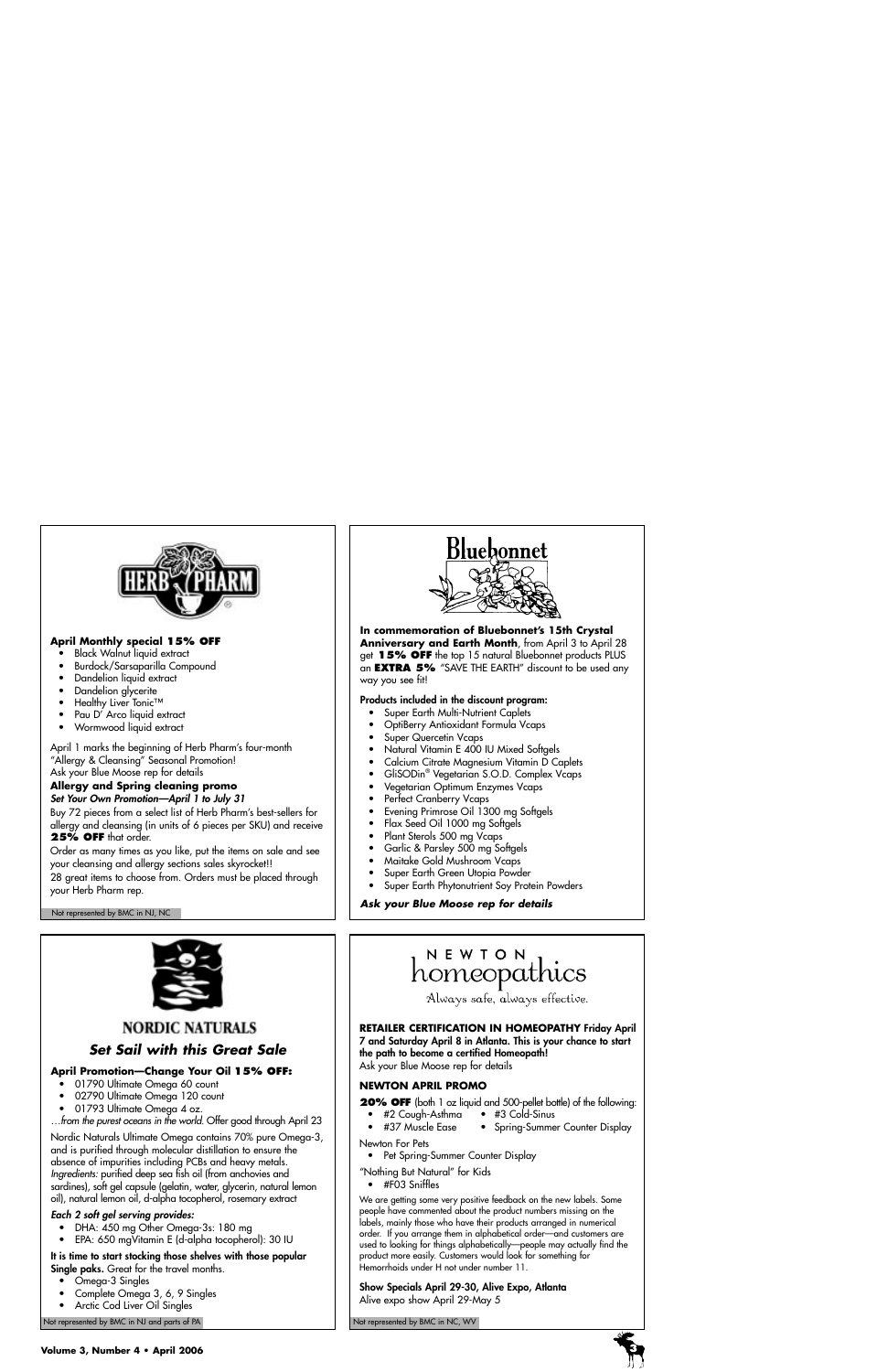

*The Essence of Well-Being®*

## *AromaLand Worth Asking For*

AromaLand's **new 2006 catalogue** is available now. This 95-page guide will further show that AromaLand provides the highest-quality products available today. What an untapped resource for you to explore! As AromaLand continues to grow on the East Coast, you should be one of the premier stores that values the healing power of aromatherapy at its best.

Ask your Blue Moose rep for a copy now.



## **April Monthly Sales 20% off direct orders only**

NEW MAMA® TUSH SOOTHING BATH Soothe and renew delicate tissue! Support the urinary tract system.

Mom needs very special attention before and after delivery, too!

Traditional herbs of birth to comfort Mama during pregnancy and afterward to help her sit down sooner after the blessed event!

#### **The perfect shower gift!**

Aching back Swollen ankles Stretch marks Perineal massage Labor aid Cradle cap Infant massage Soothe and renew delicate tissue.

> CERTIFIED VEGAN

EssentialFormulas

#### **You can trust a probiotic created by recognized international expert in probiotics, Dr Ohhira**

Dr. Ohhira is a distinguished member of the New York Academy of Sciences, Japanese Society of Bacteriology, Japan Health Food & Nutrition Food Association, Brewing Society of Japan, Japanese Society for Food Science and Technology, Japanese Society of Food Microbiology, Japan Society for Bioscience, Biotechnology and Agrochemistry, Japanese Dairy Science Association, Japanese Society of Soil Science and Plant Nutrition, Japan Society for Lactic Acid Bacteria, Japanese Society of Veterinary Science, Japanese Society for Virology and Society for Antibacterial and Antifungal Agents. He has lectured at various universities in Japan, Korea, and Malaysia and has consulted with various governmental entities in China. He is a 2004 recipient of the prestigious Gusi Award.

## **April Specials**

**Buy 48** units of any same-SKU product and receive a **3% DISCOUNT** off the regular wholesale price.

**Buy 60** units or more and receive a **5% DISCOUNT** off the wholesale price. Discounts apply only to purchases of product having the same SKU.

Coming soon, the **new Essential Formulas website.** Thorough information at your fingertips! Not represented by BMC in PA, NJ



## **April Promotions**

**22% End Cap Discount** Enhance your immune support area! 90 Pieces (mix and match) gets you this Great Endcap Deal!

#### **15% Line Extension Discount**

- Add any sku not currently carried:
	- 2oz Vertical Spray-top
	- 2oz Fine Mist Spray-top
	- 2oz Dropper-top
	- 4oz Dropper-top
	- 8oz Dropper-top **10 ppm Silver Hydrosol— Beyond Colloidal Silver!** *Sovereign Immune Defense!*





**Surya Henna Cream** is a new semipermanent hair coloring from Brazil that does not use peroxide, ammonia, PPD, resorcinol, parabens or heavy metals such as lead. A combination of mild hair color dyes and henna, the product uses a blend of 15 herbs and fruits.

**Available in 15 different shades:** Light Brown, Dark Brown, Golden Brown, Ash Blonde, Golden Blonde, Swedish Blonde, Reddish Dark Blonde, Red, Black, Silver Fox, Burgundy, Chocolate, Light Blonde, Copper and Mahogany.



**It is guaranteed to cover gray hair** on the first application and can be used safely on hair that has been chemically treated.



#### **15% OFF Juvo in April**

**Why One Pouch Of JUVO A Day Changes Your Health?<br>1. JUVO is a plant-based vegetarian meal: Organic whole grains,<br>vegetables, sea vegetables and mushrooms make up the premium** vegetarian ingredient list.

**2.** JUVO is a living and uncooked vegetarian food: Over 25 natural ingredients are freeze-dried to protect essential nutrients and retain freshness.

**3.** JUVO is a complete whole food meal, full of nutrition but lowcalorie: Perfect for weight loss in a healthy natural way. One JUVO meal a day can provide optimum energy, enhance metabolism, strengthen the immune system, cleanse the digestive system, and control (reduce) daily total calorie intake, thus improving overall body function and eventually reJUVOnating your body. **"One JUVO vegetarian meal a day can make a healthier America". This is JUVOlution.** 

Not represented by BMC in PA, NJ



#### *Finest Quality Hair, Body and Skincare Accessories*

Every month, more stores are bringing in Hair Doc. Bass Brushes are becoming a health store staple.

*And why now?*

High-quality combs, brushes, and bodycare products make natural grooming fun again. Bass Brushes has a new catalogue It's time you stocked your store with the best.

Not represented by BMC in NC, NJ, PA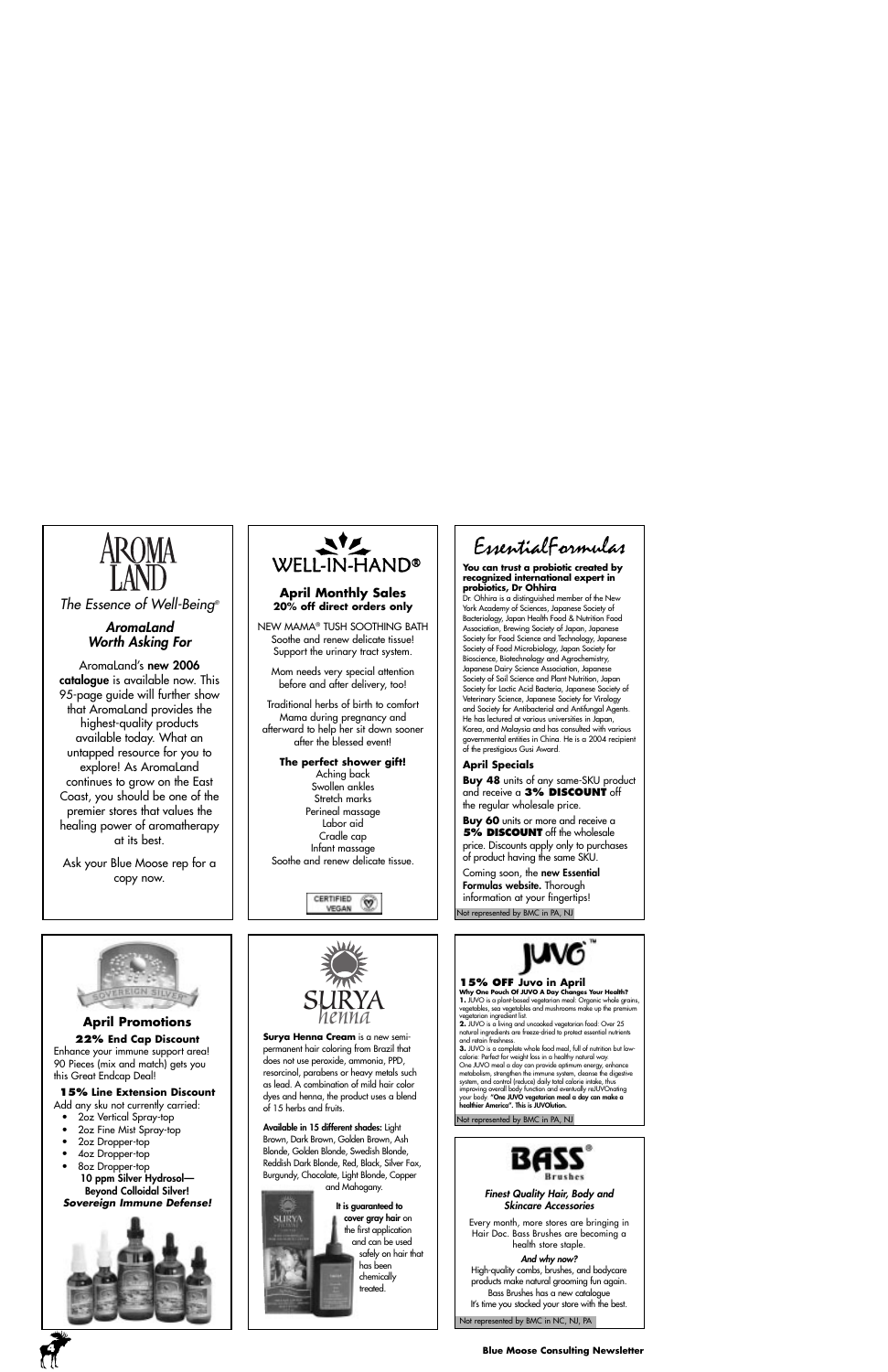

## *Tax Time Woes Got You Shaken?*

Turn it around with StressCare® & Ashwagandha!

**Buy 15 products save 7% OFF** StressCare® **3% OFF** Ashwagandha

**Buy 25 products save** 15% OFF StressCare® **5% OFF** Ashwagandha

**Buy 50 products save** 25% OFF StressCare® **10% OFF** Ashwagandha

**Buy 100 products save 30% OFF** StressCare® **17% OFF** Ashwagandha

Ashwagandha improves the body's ability to maintain physical effort and helps the body adapt to various types of stress. Perhaps the most famous ayurvedic rejuvenative botanical, Ashwagandha is used in many tonics and formulas.

**Health Education & Health Products & Aloe Vera** 

#### *Aloe Vera: Are You Confused about all the Aloe out there?*

- 1.) Simply put, all Aloe Vera products that contain some form of Aloe are health promoting.
- 2.) When you process the entire plant, or whole leaf, and do not over-filter the active ingredients—leaving the yellow sap and glyco-nutrients in—the consumer receives more value and will taste the herbal bitter properties
- 3.) If a juice tastes like water, it is water and has minimal healing properties. Bitters should taste bitter, proving they contain a pH of acidity.
- 4.) HCL found in aloe breaks down minerals and alkalanize the body, greatly enhancing the rebuilding of the bones and bringing about a better sound sleep
- 5.) Aloe Vera products are all made differently, from different parts of the plant, and with varying processing methods, additives and oxidation.
- 6.) Some companies use high heat to avoid preservatives. Heat destroys the valuable polysaccharide bonds that give the immune system a super charge.

To receive all of the value the King of Herbal bitters can give for energy, sleep and immune-system rebalancing, use Aloe Life products. One will notice a huge difference in health. A small amount is needed for daily maintenance and chronic health conditions too! www.aloelife.com or 800-414-ALOE

# **OLBAS®**

## **Outdoor sports demand Olbas!!**

Be prepared to gain the outdoor sports market

**www.powerinhaler.com** A Unique Formulation The secret of Olbas' power lies in a unique Swiss formula that blends the essential oils of Peppermint, Eucalyptus, Cajeput, Clove, Juniper Berry and Wintergreen with Menthol. Research shows that the inhalation of peppermint vapors results in increases in running speed, hand grip strength, and number of push-ups. Olbas originated in Switzerland over 100 years ago, and is now available in 20 countries around the world, including Germany, England, Sweden, Australia, Canada and the USA.

## **Nature's Wonderland®**

**Trim & Slim**™ 60 Vcaps/700mg **BUY 3, GET ONE FREE !**  The Weight Is Over- Slim Down and Shed Pounds Naturally with Trim & Slim™

Here's the smart way to feel great about your body once again. Trim & Slim combines two of nature's fat fighters in one potent capsule. Together they work to help you slim down naturally (without drugs or a prescription) so you can look & feel great!

**Trim & Slim™** is used by thousands to not only shed pounds but to maintain a healthy weight. Here's what this fantastic formula gives you: BLADDERWRACK... this plant from the oceans depths is high in iodine which is vital to the thyroid, so it can help fire up your body's ability to burn calories and fat. CHICKWEED...loaded with vitamins and minerals. Chickweed can help flush away excess body weight fluids. It is believed to be effective in helping to curb the appetite. If you want to win the battle of the bulge, Trim & Slim™ formula is the way to do it.

**AMOUNT PER SERVING** (1 CAPSULE) Proprietary Herbal Blend…700mg: Bladderwrack, Chickweed. OTHER INGREDIENTS: Plant Cellulose (Vcaps™).

# **PERFECT® ORGANICS**

# **APRIL SPECIAL**

*Offer your customers this unique and decadent product duo:*  Hazelnut Coffee Ultimate Body Scrub Hazelnut Coffee Shea Butter Balm

Indulge your senses with the awakening aroma of sweet hazelnut and invigorating fresh coffee.

These are the most amazing coffee products available!

## **SAVE 10% on all new orders**



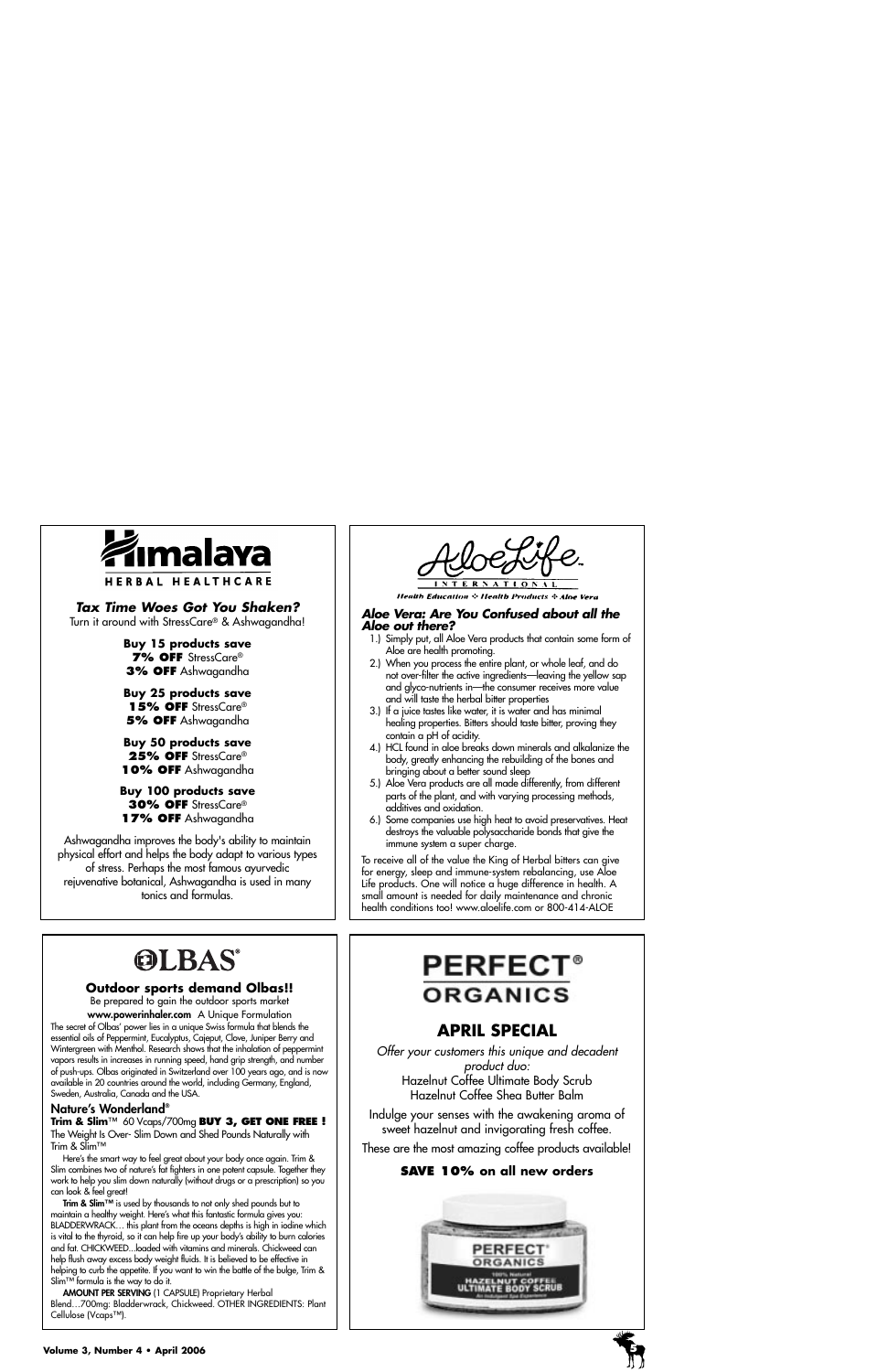# **Pondering Difficult Choices**

*we feel that this product is better"* will provide exciting results.

The customer will usually take the product with a smile and become a newlyconverted customer. If you do not have the trust of your client base or do not have the casual rapport of conversation about what you supply, then there are deeper problems. But for most, the customers look to you as the guardian of quality products and healthful alternatives.

Some people live in areas where price is an issue. If this is the case, then you have had constant exercise in getting the message through to people that cheaper rarely reflects better.

Obviously, this rosy scenario of success doesn't happen every time. Personally, I would ask as a consumer why you believed that the new product was better. Since you would not make the case if you did not believe the statement yourself, you should be prepared to give a clear answer.

Some people will instinctively dig in their heels and resist, even if you are positive that you are offering a healthier, higher-quality, safer and/or more effective product to them. People often do not like change. If you speak with confidence and authority, and don't become wishy-washy

when the customer challenges your assertions, you will most likely convert the majority of these dissenters on the very first conversation. Believe in yourself, your skills and your intuition. Never get argumentative, and know that every consumer likes to shop in a venue where the person with the expertise speaks with assured and educationally persuasive authority. And when you lose a specific battle, know that you are on the road to winning the war where you can recommend the products that you believe in and provide for the best results for all.

The stores that have made the switch to **Bluebonnet** are a perfect example. Everyone who has brought Bluebonnet into their stores has almost always chosen to drop a line they have become disenchanted with, as the supplement industry has gone through massive changes these last three years. ten (10) companies have been bought and sold recently and everyone has a crisis of faith as buyers worry about quality and consistency staying high in the transfer. An obvious concern). These stores are seeing a rapid and comfortable conversion of their clientele to Bluebonnet within a short period of time, with many stores making Bluebonnet Nutrition their #2 selling line without customer clamor. With the industry loyalty that Bluebonnet

## **"WE ARE HEALTH FOOD PEOPLE" Employee profile—Alice K. Maher** *BMC Pennsylvania, Inside Sales & Virginia Sales*



Hello, I'm Alice Maher & I joined the Blue Moose Consulting Team in December 2005.

I became interested in natural foods & supplements decades ago, long before my three happy & healthy children were born. I have two daughters - Kaleigh 20, Carmel 17, and a son Conor 15. As they grew so did my interest in the natural foods industry - in fact it blossomed into a full blown passion.

I had been working in a top quality, full service health food store for almost nine years when I met Michael Hennessey and the excellent products and services Blue Moose Consulting offers. Tapping into BMC and Michael's seemingly endless knowledge, educational opportunities, & tireless dedication, plus good business principals, was a winning combination for my

store, not only in helping with sales but more importantly, helping people improve their health. What could be more rewarding?

I'm completing degrees in Natural Health, Nutrition, & Philosophy through Clayton College of Natural Health. I also devote attention to my own growing business, Natural Options, which includes ear candling, hair analysis, & nutritional counseling, with special interest in helping adults & children with ADD & ADHD.

Blue Moose Consulting ties right into what I love & believe in. As I continue pursuing further knowledge in holistic health, I look forward to also tying a relationship between your team and ours.

# *continued from page 1* **MARKETING IDEAS Herb Pharm has taken their six paks one step further**

Herb Pharm's popular six-pak displays have successfully increased sales on America's # 1 selling Echinacea by allowing stores to cross-merchandise six of these great sellers at the register or anywhere. When they expanded the idea to *Pharma Kava*, the results were continued success. Ask your BMC rep about the newest Herb Pharm six-pak display headers, and keep great Herb Pharm products out in front for people to pick up and take home.

provides by selling only to real health food stores, these buyers are happy and smart to do it!

Change usually means a little more work. But even for retailers, change may be difficult but necessary and worth the effort as the marketplace shifts. The biggest challenge to our industry is some manufacturers' attempts to penetrate the larger mass-market. They have to stoop to a discounting philosophy in following this strategy, and now more and more stores are realizing that it is in their interest to support manufacturers who show loyalty to them. There is a strong undercurrent of resentment and rejection of major distributors who are selling to the massmarket sector. If a product is found in Trader Joes or Walmart (Eckerd, CVS or Rite Aid), discount catalogues or internet discount entities, then it is time to make a conversion.

So how to do this? Your dialogue with the consumer is still your greatest asset to your business success. Learn the nuances of the conversation on 'quality' as the marketplace changes and quality is no longer the assumption. This is crucial. Don't accentuate the negatives about the lines that you no longer respect, but know the stories about the new industry leaders. Bank on the next generation of companies looking to support you. I was taken by store owners recently to Food Lion and Kroger, and have seen what they are offering. Start to look for alternatives to the products they are selling because this indicates where the dilution of the market is occurring

Don't go so far as to carry only a hodgepodge of esoteric smaller companies no one has heard of: quality is still the overriding issue. Pick the products from

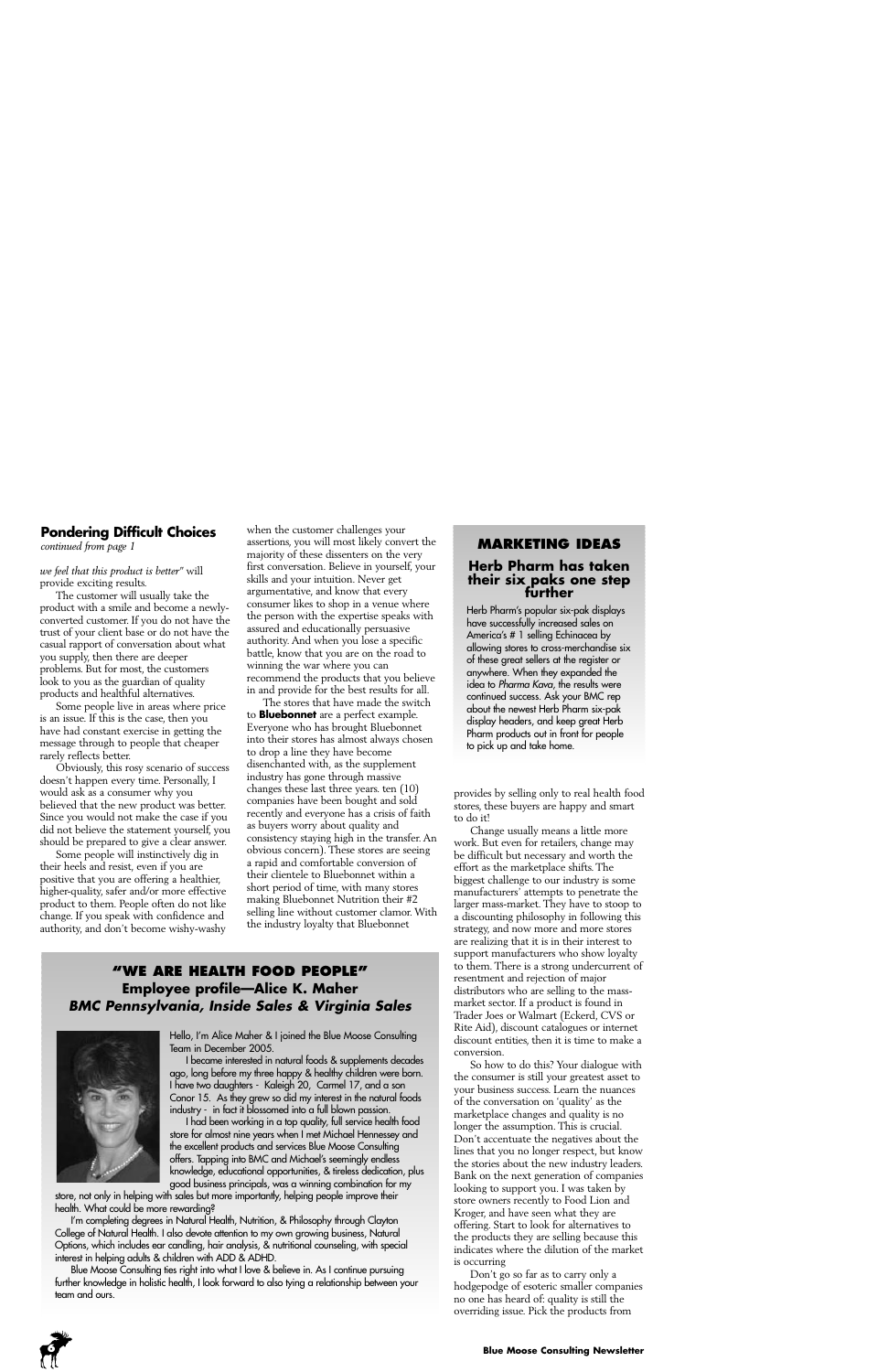the next round of leaders and the ride to long-term viability together with them.

**Nordic Naturals** is a perfect case in point. Three years ago they were considered by some to be an industry renegade with their frank discussion of quality-sourcing and manufacturing standards for fish oils. 'How dare they discuss heavy metals and rancidity' one industry idiot yelled. Now, they are unequivocally the number one brand of fish oil and the world leader on the issues of quality, freshness, taste and education.

Two years ago, most stores struggled with the idea of a 12-bottle opening order. Now, a store that does not highlight this stellar line as one of their premier products is missing the boat and making an unwise business decision. Things change; developments occur. Stores had to educate, and now those smaller stores are buying 144 bottles minimum monthly. Easy conversion, greater trusts form the customer, long-term sales security.

The situation with store personnel is somewhat more complex if the decisionmaker is convinced but the staff is not. Again, a little more work pays dividends, because these people have their favorites and their villains and this can hurt the bottom line. Focused direction and clear education just don't occur—these tools and understandings must be instilled. Many stores now have a significant chunk of real estate for products the staff is not turning to, or aware of. It is the obligation of a good business to explain why lines are recommended: and a line that sells specifically to health food stores is one you should promote.

A straight-forward dialogue with full and part-time personnel on store

philosophy and business needs will often bring enthusiasm and make every section more profitable. Provide the salient sale points and realize that repeating information as consistent education is your job. When staff hears and knows what you believe, everyone unites and the message leads to consistent sales increases.

Bringing in products you believe in that may seem 'too good' or 'ahead

## **IN THE NEWS**

## **GliSODin has a new website**

*Glisodin.org is a virtual community with sponsors from around the world.* www.glisodin.org/sponsors.htm. Contributors to the site represent academia, clinicians, researchers and industry—all of whom believe GliSODin to be one of the most therapeutically relevant natural compounds available today.

The glisodin SOD/Gliadin complex is the first orally-effective delivery of superoxide dismutase (SOD). SOD constitutes the first and most vital role in the defense process against free radical damage. Acting as an antioxidant catalyst, glisodin supplementation has been shown to promote SOD, catalase, and glutathione peroxidase.

Glisodin.org provides research links and studies establishing proof of concept in vitro and in vivo, and efficacy in animal and human models. Human studies include protection of mitochondrial DNA, inhibition of isoprostanes, protection against UV radiation and sun allergy, inhibition of lactic acid accumulation under physical stress, and normalization of endogenous antioxidant levels in immune compromised individuals.

Learn about this amazing new nutrient.

of their time' may sometimes feel like a gamble, but they are actually the lifeblood of your store's sustainability. You need to be determined in explaining and marketing and highlighting the fantastic new products you choose to promote. Be a leader this industry has grown through that courageous vision.

**Perfect Organics** is the best example of this reality. This line is 96% organic ingredients, and is becoming the talk of the country among the cool and hip and aware. Organics is in, and organic bodycare is gonna be more expensive. Bring it, and explain it, and they will buy! How do you create the excitement in your store for the organic products that

you want so passionately to see succeed? In Good News Natural Foods in Dover Delaware, Marcie Collins sold six bottles of the product as we tested the samples

**SURNA** 

while she was placing her first order—she knows her customers and they trust her. It is easy if you speak from the heart and believe. So Believe! **Surya Naturals** has

recently expanded their market in a significant way by bringing their well-established hennas and hair colorings into the American market. As the hair color market has evolved, health food stores have consistently supported every new innovation as chemicals in hair dyes



have become cleaner and cleaner. Surya now has the most natural and safe evolution. What are you gonna do to get rid of the old and bring in the better?

In the daily running of your store, many factors demand your attention. Don't lose sight of the long-term health of your store. Spring is the perfect time to review your shelves and

clean house of products that reflect a bygone era, or may not be up to the standards you hold for your business. Have faith, and be strong to your convictions. Have the courage to remove what you dislike and have the vision to promote what you believe is the best. There is a whole world of products that are available to you: hone your store to be the resource center that you feel will do the most good for the community. A healthy store will be the result, and your customers will feel that energy and be confident in doing business with you. Good luck.❂

## **TIP OF THE MONTH**

Spring is here, and people are out walking the streets, enjoying the weather, and looking at your windows. Go outside and look at your windows: what are people seeing? Now is the time to replace light-worn posters. Ask your BMC rep which companies have posters or marketing materials that you can refresh your windows with. Image is important, for new customers and old.